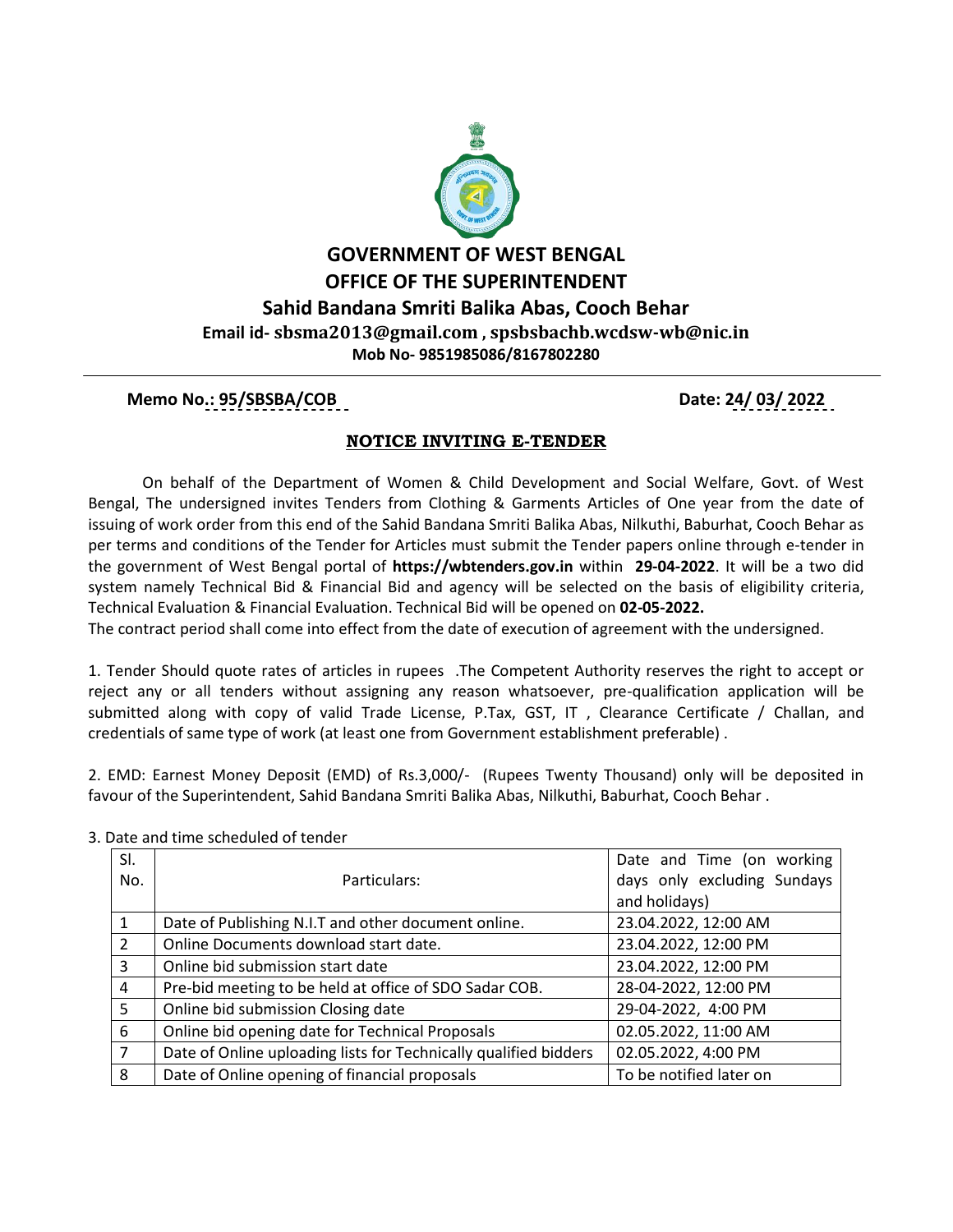4. Documents to be enclosed with Tender ( technical Bid) as stated under:

| SI. | Documents Details:                                               | Remarks: |
|-----|------------------------------------------------------------------|----------|
| No. |                                                                  |          |
| 1.  | Valid & up to date Trade License related to concerned work       |          |
| 2.  | Valid 15-digit Goods & Services Taxpayer Identification          |          |
|     | Number(GSTIN) under GST Act. 2017 of the Contactor               |          |
| 3.  | Credential certificate of similar work in any Govt. institution. |          |
| 4.  | Up to date professional Tax Clearance Certificate                |          |
| 5.  | Current Income Tax Clearance Certificate                         |          |
| 6.  | Bidder's undertaking                                             |          |
| 7.  | EMD Offline submitted to the office of the superintendent,       |          |
|     | SBSBA                                                            |          |

5. Technical Bid & Financial Bid will be submitted concurrently duly signed in the website [http://wbtenders.gov.in](http://wbtenders.gov.in/)

6. The E-Tender shall be evaluated under the two Bid system i.e. through evaluation or technical & financial bids uploaded by the bidders online on the E-Tender website o[f http://wbtenders.gov.in](http://wbtenders.gov.in/)

The tender should be addressed to The Superintendent, Sahid Bandana Smriti Balika Abas, Cooch Behar. Bidders may download tender bid documents from the website [http://wbtenders.gov.in](http://wbtenders.gov.in/) Any subsequent notice regarding this tender shall be uploaded on [http://wbtenders.gov.in](http://wbtenders.gov.in/) / [http://coochbehar.gov.in](http://coochbehar.gov.in/) and notice board of the office of the undersigned.

In the event of any of the above mentioned dates being declared as govt. holiday, the tender will be opened on the next working day at the appointed time.

 $\overline{\phantom{a}}$  , and the contract of the contract of the contract of the contract of the contract of the contract of the contract of the contract of the contract of the contract of the contract of the contract of the contrac Superintendent Sahid Bandana Smriti Balika Abas Cooch Behar Memo No: 71/ 1(10)/SBSBA/COB Date: 16.03.2022

Copy forwarder for information and necessary action

- 1. The Director, CRT, WB
- 2. The District Magistrate , COB
- 3. The Additional District Magistrate, COB
- 4. The Sub- Divisional Office , COB
- 5. The ACMOH, Sadar, Cob
- 6. The ALC, CoB
- 7. The AAMOH, CoB
- 8. The DICO, CoB
- 9. The District Social Welfare Officer, COB
- 10. The DIO, NIC, COB- with a request to upload this notice in the District website

 $\overline{\phantom{a}}$  , and the contract of the contract of the contract of the contract of the contract of the contract of the contract of the contract of the contract of the contract of the contract of the contract of the contrac

 Superintendent Sahid Bandana Smriti Balika Abas Cooch Behar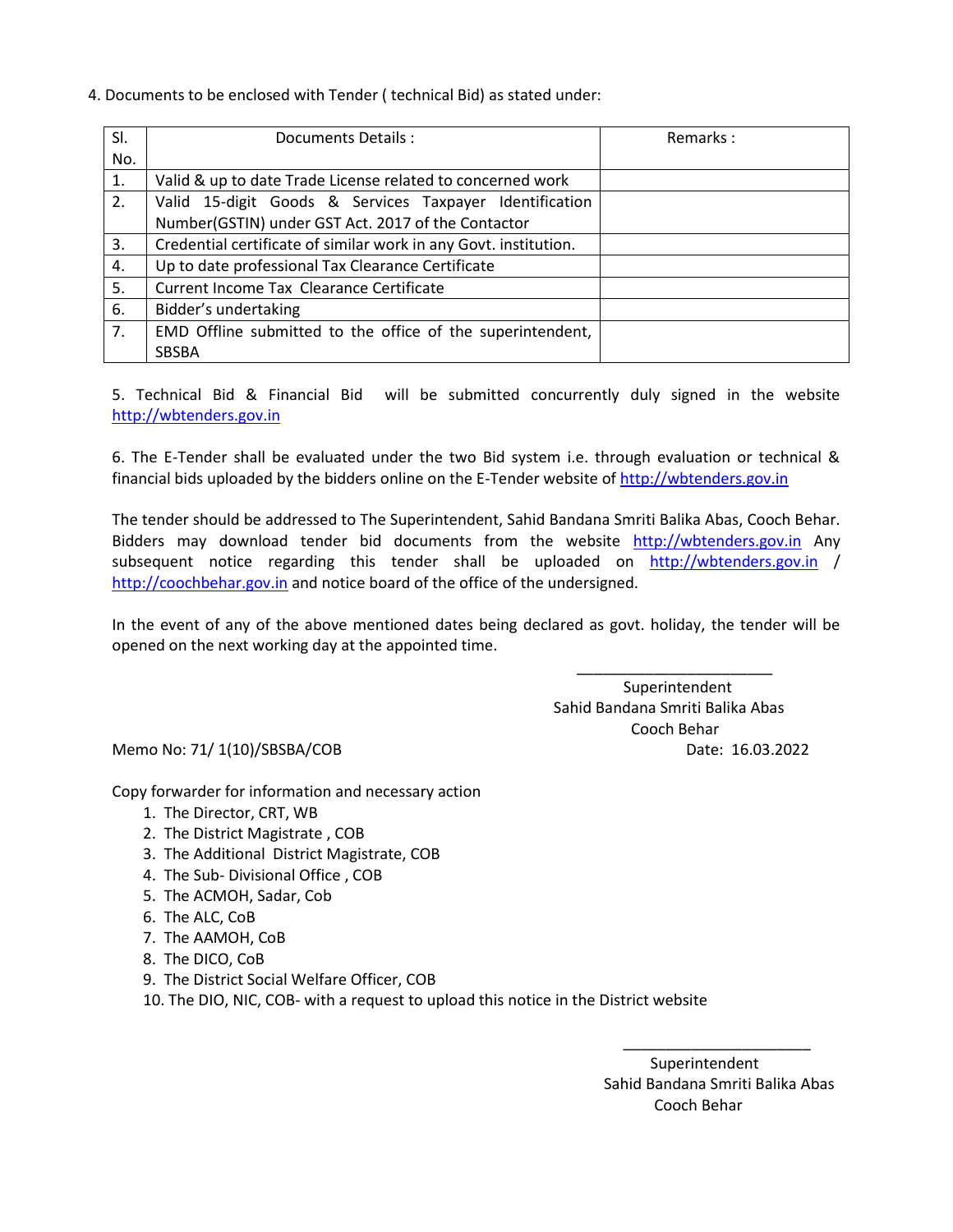

**GOVT. OF WEST BENGAL Office of the Superintendent Sahid Bandana Smriti Balika Abas ,Cooch Behar Mob No.- 8167802280** , [sbsma2013@gmail.com](mailto:sbsma2013@gmail.com)

To: The Superintendent Sahid Bandana Smriti Balika Abas, Cooch Behar

## **Sub.: Submission of TENDER for the period for 01.06.2022 to 31.05.2023**

Madam,

In pursuance of the tender notice vide no.**95/ SBSBA** Dated March 24 ,2022 of your office, I do hereby submit the rates for different articles as attached with the said tender notice, duly signed by me with digital sign in each of the pages.

This is also to submit that I do hereby agree to abide by all the obligatory Terms and Conditions as laid down in the tender notice in a separate sheet.

The copies of the GST registration Certificate & returns, Income Tax, Professional Tax Clearance Certificate, Trade License, and Credential Certificates , EMD are also enclosed as per requirement.

Moreover, the details of the earnest money are given below:

Yours faithfully,

Enclo: As stated above.

(Full Signature with Seal)

**Name of the tenderer:**

**Father's Name:**

**Address with Police Station:**

**Mobile No.:**

**E-mail ID:**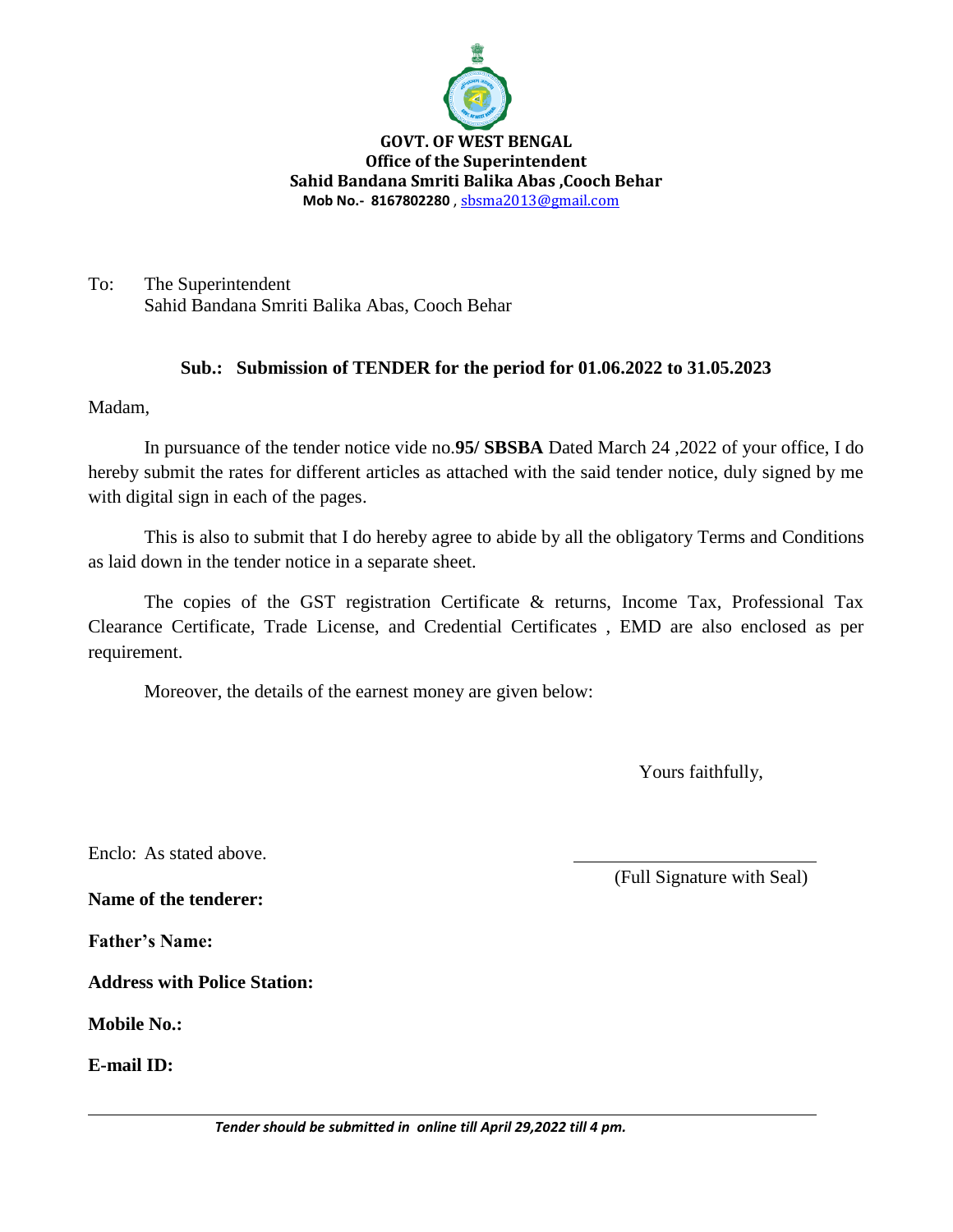

# **TENDER NOTICE**

Sealed tenders are invited for supply the articles detailed in the annexure to the tender Notice (Vide No.  $95/\text{SBSBA}/22$  dated:  $24^{\text{th}}$  March, 2022) for the period of one year.

## **OBLIGATORY TERMS AND CONDITIONS**

- 1. Last date of the submission of E-Tender is 29-04-22 till 4 P:M
- 2. Rate will be inclusive of all sorts of tax and other incidental charges till the point of delivery, i.e., institution.
- 4. Tenders shall have to submit with their tenders the credentials showing their standing as business contractors.
- 5. The tender committee is not bound to accept the lowest rate or to assign any reason thereof. The tender committee reserves the right of accepting the quotations for the articles tendered for.
- 6. All supplies of articles are to be made by the contractors in their own bags free of cost at this institution. The tenderer(s) will have no right to claim bags, tins, which are purchased along with articles.
- 7. The successful tenderers shall have to supply the articles within the time as may be fixed by the home authority. All articles should be of best and good quality. No objection shall be entertained from the contractors at any time during the period of contract. Rejected articles must be removed within 24 hours and if necessary by suitable on written or verbal notice of the home authority.
- 8. The extra cost of any tendered articles, purchase by this authority will have to be paid by the suppliers, if he/she/they fail to supply the articles ordered by home authority, within the given time limit and also with the preferred quality. In case of non-perishable articles, supply of onemonth requirement may ordinarily be made at a time.
- 9. No tender will be accepted unless it is accompanied by a NSC of 1% of total value of each group only purchased in the name of the accepted tenderer, duly pledged in favour of the undersigned.